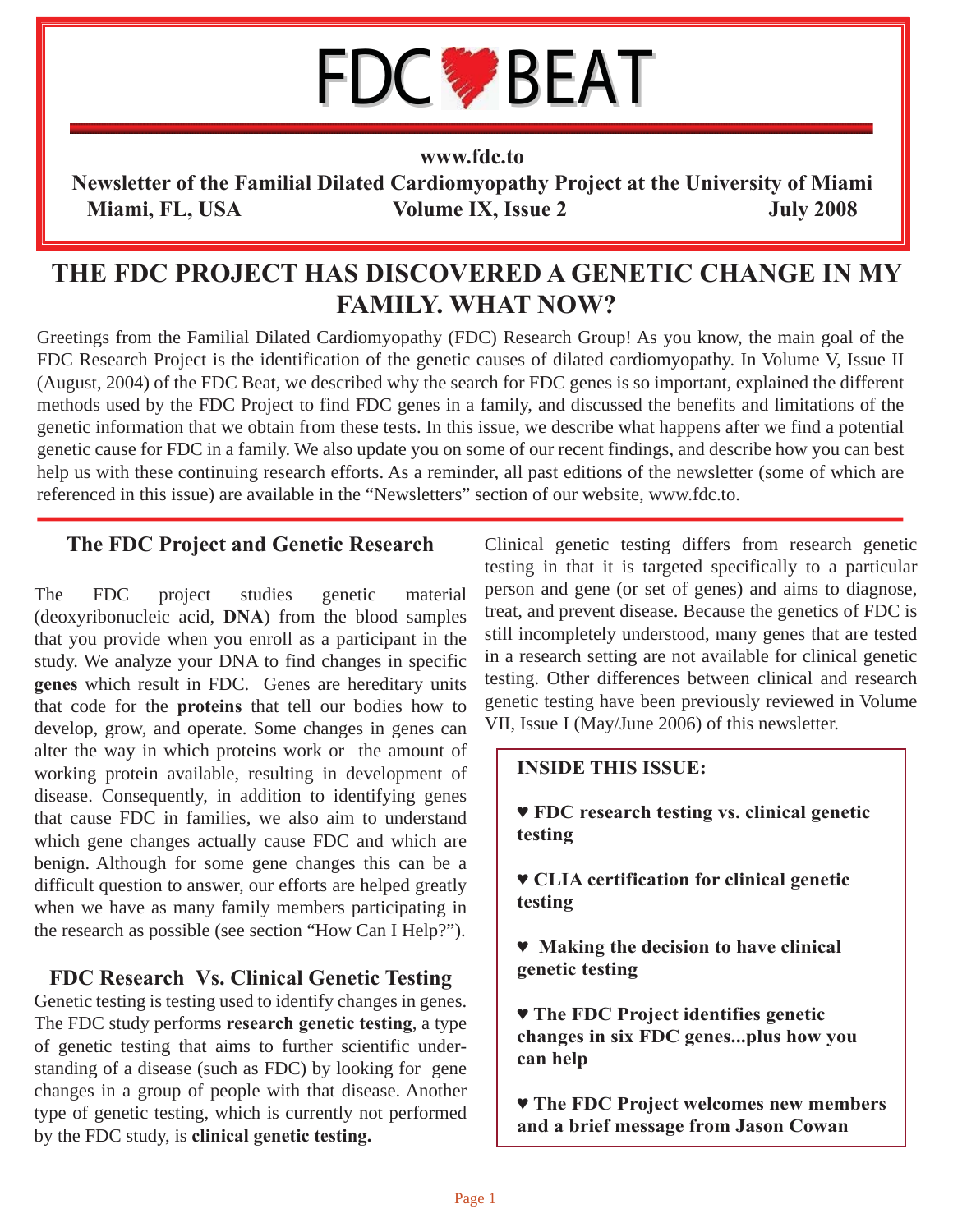## **CLIA-Certification for Clinical Genetic Testing and What it Means to You as a Participant in the FDC Research Project**

Why does the FDC Project perform only research genetic testing?

In 1988, the **Clinical Laboratories Improvement Amendment (CLIA)** was established to regulate all clinical genetic testing performed in the United States. When a lab becomes CLIA-certified, it means that the lab has met a set of federally regulated standards for providing clinical testing results. Although all genetics labs providing clinical genetic testing in the United States require CLIA-certification, most genetics research is conducted in labs that are not certified. These research labs, while unable to release specific test results to research participants, are capable of performing accurate, high quality genetic testing.

In 2005, the FDC Project research lab became CLIAcertified in its Portland, OR location (see FDC Beat Volume VI, Issue I; December, 2005). This certification meant that if we discovered a gene that we thought caused FDC in your family, we then had the option to provide you and your relatives with clinical genetic testing and specific test results. However, **with the move to the University of Miami, in Miami, FL, our lab is not currently certified to provide this service.** 

Although we cannot presently disclose specific genetic testing results, you will be notified if a genetic change is found that is thought to explain the heart problems in your family. At this time, if you are interested in having clinical genetic testing done to obtain specific results, we can refer you to a CLIA-certified clinical lab which will confirm our findings and provide you with specific results for a fee, which may or may not be covered by your insurance.

Even if you have previously submitted a blood sample to our study, such testing would require another sample to be taken. Because our funding is solely supportive of research testing, we would be unable to cover any charges for additional clinical confirmation of our research results. Nevertheless, we will work closely with the clinical testing lab to provide them with our findings, which can help to reduce the overall cost of your clinical testing.

## **Making the Decision to be Tested**

The decision to pursue clinical genetic testing may not be a simple one. Before having testing done, it is important to think about the benefits and limitations of the genetic test, the meaning of potentially positive or negative results, the potential impact of results on guiding treatment options or surveillance of your symptoms, implications of results for your family members, and potential emotional effects of positive, negative, or uncertain findings. Because feelings surrounding genetic test results are both varied and complex, we strongly encourage anyone considering genetic testing to discuss these issues with a genetic counselor, or a physician who is knowledgeable in genetic testing, before choosing to undergo testing. We are happy to assist in locating a genetic counselor near to you. Listings of genetic counselors by name, location, and specialization are also available at the National Society of Genetic Counselor's website, http://www.nsgc.org/.

## **Why are Genetic Testing Results Not Available For All Participating Families?**

Although our goal is to identify a genetic cause of FDC in all of our participating families, we cannot guarantee that every family will obtain individual test results. Greater than 20 genes are currently suspected to cause FDC – a number that is likely to rise as we discover more about the causes of cardiomyopathy. Furthermore, the ways in which mutations in these genes manifest are equally diverse, with large differences in age of onset, progression, and severity seen, even among members of the same family. Even more complex is the fact that some individuals with a mutation known to cause FDC never show any symptoms. All of these factors can make analysis of individuals and families more difficult and hinder our ability to pinpoint FDC-causing gene mutations.

As we reviewed in Volume V, Issue II (August, 2004) of this newsletter, the utility of one of the two main methods we use for finding FDC-causing genetic changes depends on both the size of the family and the number of living relatives who have IDC. This method, called **linkage analysis**, is very time and effort intensive, but can be a potentially powerful tool for discovering new genetic causes of FDC in larger families that have many members with cardiomyopathy.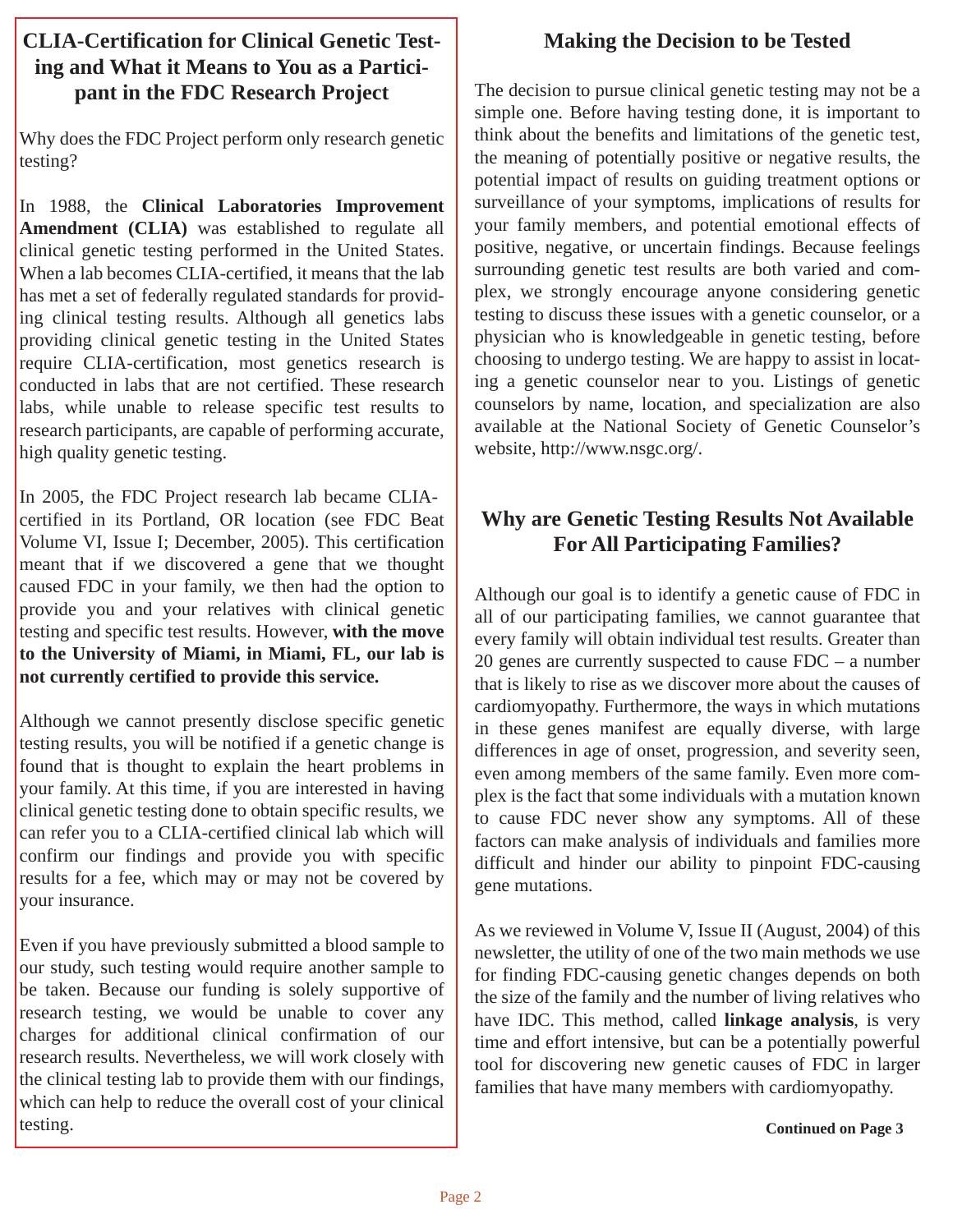Alongside linkage analysis, **gene sequencing** can be used in both larger and smaller participating families to look for changes in known FDC genes that may interfere with proper heart function. Unfortunately, even if all of the known FDC genes are sequenced in a family, a genetic cause still may not be found since we do not yet know all of the genetic causes of FDC. However, as new FDC genes are discovered, sequencing of these genes can lead to discoveries in families where no previous genetic causes for FDC were previously known.

## **The FDC Project Identifies Genetic Changes in Six Genes**

The FDC Research Project recently sequenced DNA from 313 of our participants and identified genetic changes in six genes known to be associated with dilated cardiomyopathy (MYH7, TNNT2, SCN5A, CSRP3, LBD3, and TCAP). Although changes in these six genes are believed to account for only a small fraction of the genetic cause of FDC or IDC, this data will be of enormous help in establishing the frequencies at which these genetic changes can be found among individuals with dilated cardiomyopathy. Determining these frequencies is important since they form the basis for determining the most common genetic causes of FDC. Nevertheless, it is important for us to know whether the identified genetic changes are disease-causing, or simply benign changes not associated with disease. To do that **we need your help**.

## **The FDC Project Continues to Grow**

After joining the FDC Project in June 2007 as one of the group's two Genetic Counselors, Jason Cowan, MS, has transfered to the FDC Project laboratory group (see "A Brief Message from Jason Cowan"). Jill Sigfried, MS, CGC, will join us in late July, 2008.

The FDC Project also welcomes Nadine Norton, PHD, who will be joining the group as a laboratory-based PHD researcher in mid-summer 2008. With more than ten years of genetic research experience, Nadine will play a key role in improving our current gene sequencing methods to utilize high-throughput, next-generation technologies.

Nadine and Jill will both be tremendous assets to the FDC project as we continue to search for FDC genes.

**How Can I Help?** We have already begun contacting families regarding these findings. If you have received a message from us, but have not yet replied, please contact us at our toll-free number so that we can discuss your family's participation in more detail. As mentioned previously, the best way to help us move our research forward is to encourage as many family members as possible to enroll in our study. The more relatives that participate, the more information we have available to learn about how FDC manifests in people with or without specific genetic changes. Even participation of "married-in" spouses can be helpful as genetic information from spouses with no known family history of heart disease can help us to determine whether a particular genetic change is likely to cause disease**.**

As the FDC project continues to grow, it becomes more important that we keep our records up-to-date so that we can remain in contact with you as progress is made in our research. If your contact information has changed and/or you have an email address at which we can contact you, please call or email us so we remain able to stay in touch.

#### **Our Research Continues**

We have recently received approval from an NHLBI core facility to begin sequencing another set of five genes (MYH6, TNNC1, MYBPC3, TNN13, and TPM1) using DNA from the same set of 313 participants.

#### **A Brief Message From Jason Cowan**

June 2008 saw a change for me as I transitioned from my former role as FDC study Genetic Counselor and Research Coordinator to Senior Research Associate in the FDC Project laboratory group. During the past year, I have been privaleged to have had the opportunity to get to know a great many of you. I wanted to use this opportunity to thank you all for your willingness to open your families to me and the FDC project, whether during enrolment for the study or through the regular followup that makes this research such a success. I will truly miss the contact we have had during my time as Research Coordinator, but welcome the opportunities that my new position will provide for both my own professional development and for advancement of our knowledge of FDC.

Jason Cowan, MS